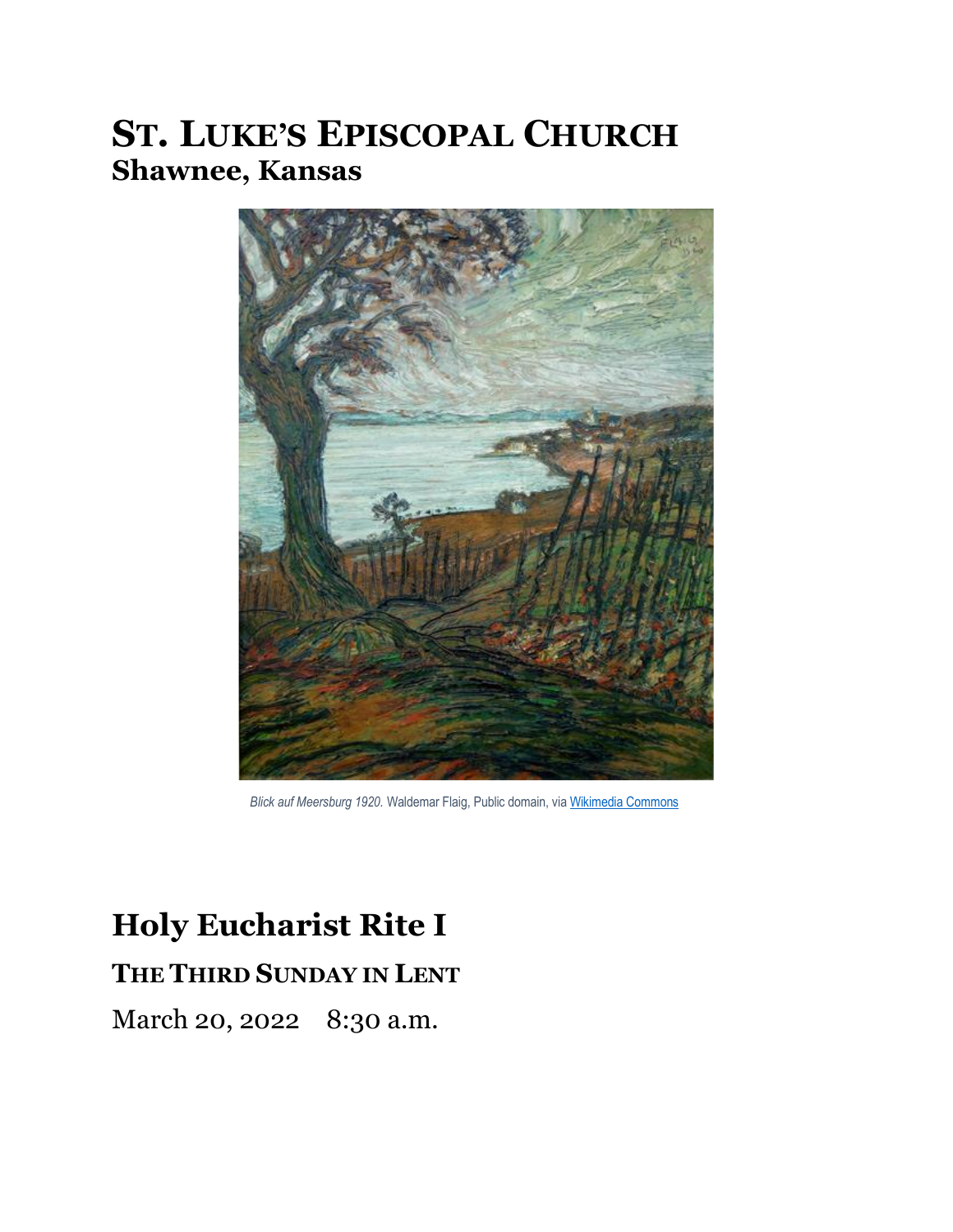*People standing as able.*

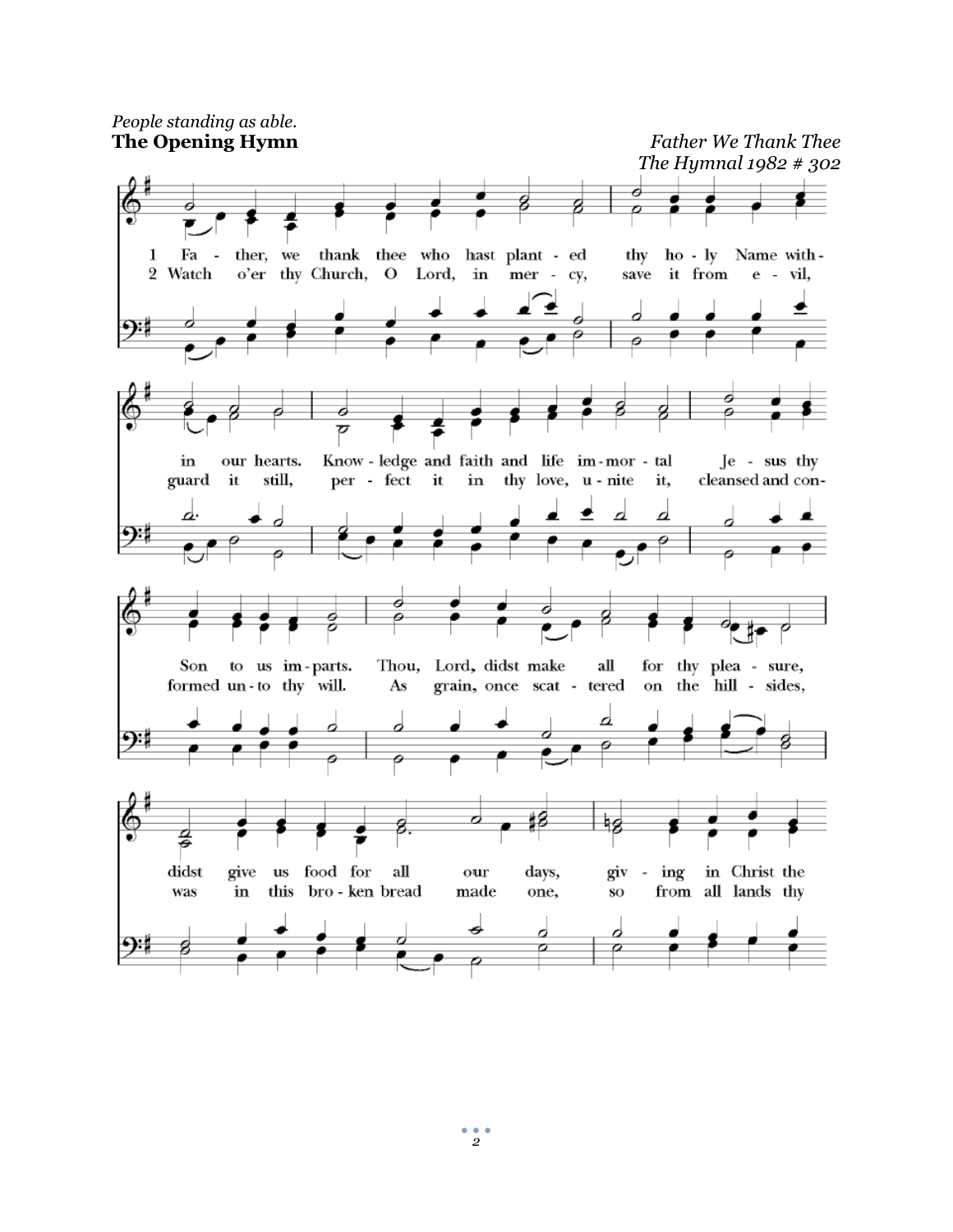

*All standing* **Opening Acclamation**

# *Celebrant* Blessed be God: Father, Son and Holy Spirit.

# *People And blessed be his kingdom, now and for ever. Amen.* **The Collect of Purity**

Almighty God, unto whom all hearts are open, all desires known, and from whom no secrets are hid: Cleanse the thoughts of our hearts by the inspiration of thy Holy Spirit, that we may perfectly love thee, and worthily magnify thy holy Name; through Christ our Lord. *Amen.*

# **Summary of the Law Matthew 22: 37-40 NRSV**

Hear what our Lord Jesus Christ saith:

Thou shalt love the Lord thy God with all thy heart, and with all thy soul, and with all thy mind. This is the first and great commandment. And the second is like unto it: Thou shalt love thy neighbor as thyself. On these two commandments hang all the Law and the Prophets.

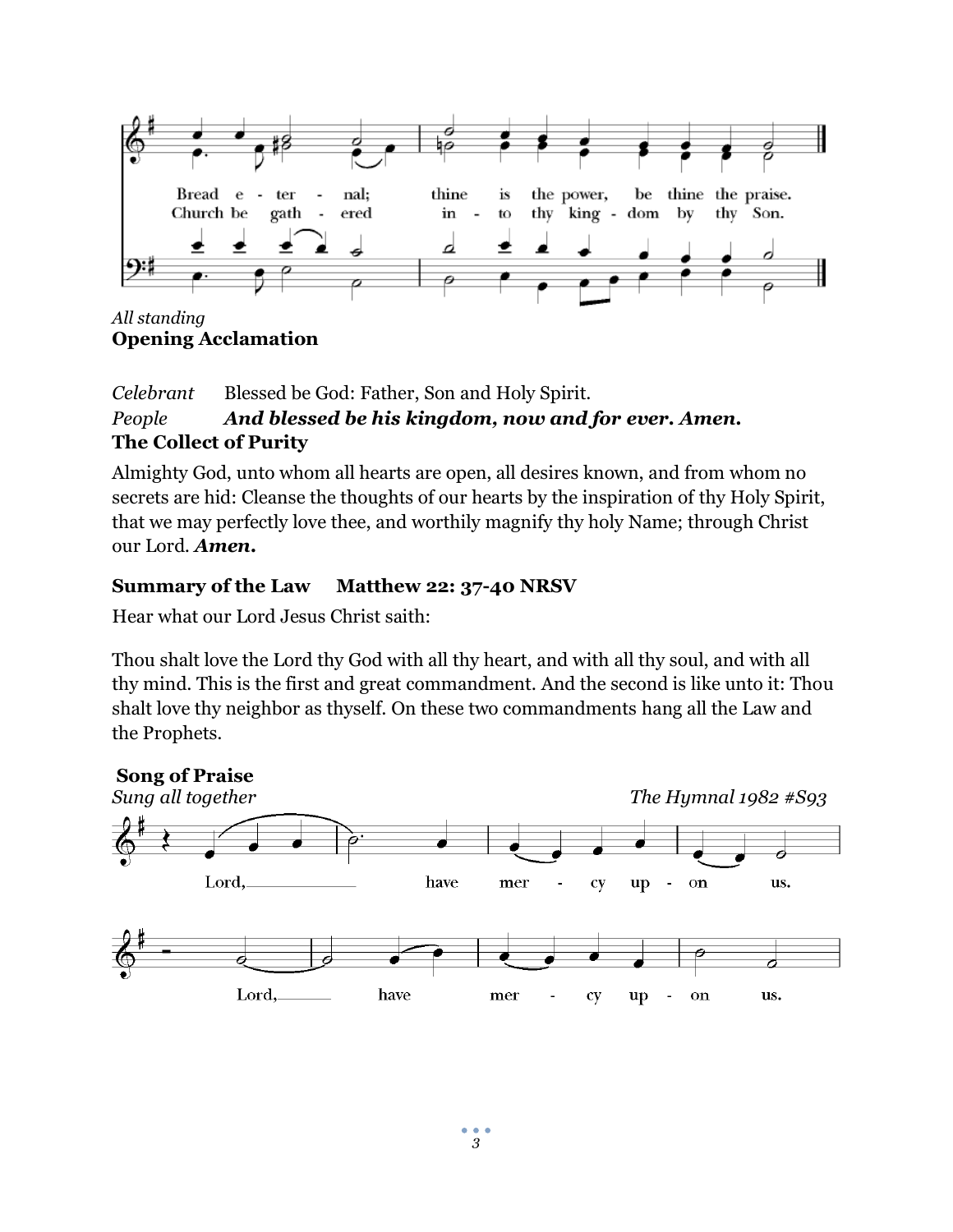

# **Collect of the Day**

| Celebrant | The Lord be with you. |
|-----------|-----------------------|
| People    | And with thy spirit.  |
| Celebrant | Let us pray.          |

Almighty God, you know that we have no power in ourselves to help ourselves: Keep us both outwardly in our bodies and inwardly in our souls, that we may be defended from all adversities which may happen to the body, and from all evil thoughts which may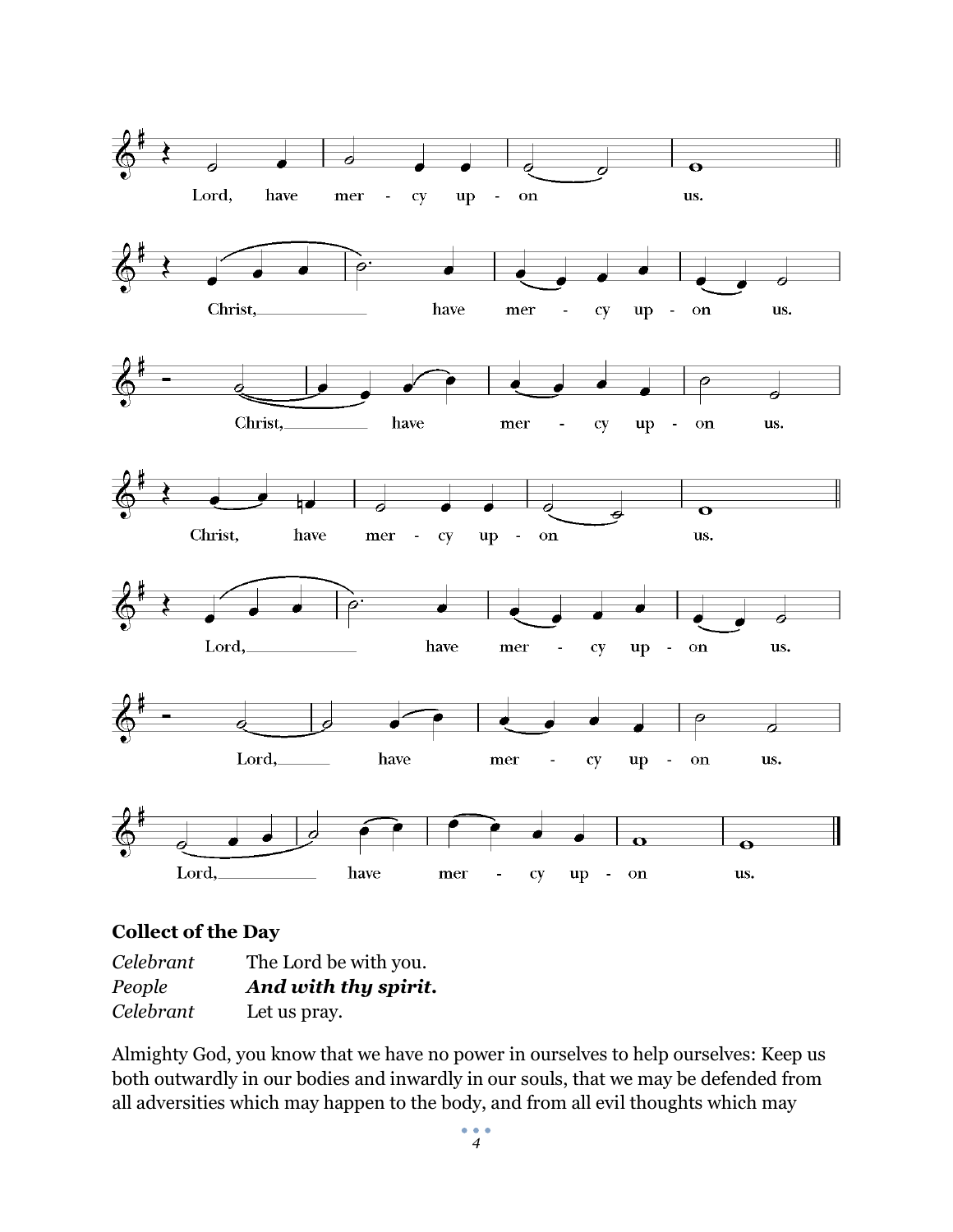assault and hurt the soul; through Jesus Christ our Lord, who lives and reigns with you and the Holy Spirit, one God, for ever and ever. *Amen.*

*Please be seated.*

# **THE LESSONS**

# **The Old Testament Exodus 3: 1-15**

Moses was keeping the flock of his father-in-law Jethro, the priest of Midian; he led his flock beyond the wilderness, and came to Horeb, the mountain of God. There the angel of the LORD appeared to him in a flame of fire out of a bush; he looked, and the bush was blazing, yet it was not consumed. Then Moses said, "I must turn aside and look at this great sight, and see why the bush is not burned up." When the LORD saw that he had turned aside to see, God called to him out of the bush, "Moses, Moses!" And he said, "Here I am." Then he said, "Come no closer! Remove the sandals from your feet, for the place on which you are standing is holy ground." He said further, "I am the God of your father, the God of Abraham, the God of Isaac, and the God of Jacob." And Moses hid his face, for he was afraid to look at God.

Then the LORD said, "I have observed the misery of my people who are in Egypt; I have heard their cry on account of their taskmasters. Indeed, I know their sufferings, and I have come down to deliver them from the Egyptians, and to bring them up out of that land to a good and broad land, a land flowing with milk and honey, to the country of the Canaanites, the Hittites, the Amorites, the Perizzites, the Hivites, and the Jebusites. The cry of the Israelites has now come to me; I have also seen how the Egyptians oppress them. So come, I will send you to Pharaoh to bring my people, the Israelites, out of Egypt." But Moses said to God, "Who am I that I should go to Pharaoh, and bring the Israelites out of Egypt?" He said, "I will be with you; and this shall be the sign for you that it is I who sent you: when you have brought the people out of Egypt, you shall worship God on this mountain."

But Moses said to God, "If I come to the Israelites and say to them, 'The God of your ancestors has sent me to you,' and they ask me, 'What is his name?' what shall I say to them?" God said to Moses, "I AM WHO I AM." He said further, "Thus you shall say to the Israelites, 'I AM has sent me to you.'" God also said to Moses, "Thus you shall say to the Israelites, 'The LORD, the God of your ancestors, the God of Abraham, the God of Isaac, and the God of Jacob, has sent me to you':

This is my name forever, and this my title for all generations."

| Reader | The Word of the Lord.    |
|--------|--------------------------|
| People | <b>Thanks be to God.</b> |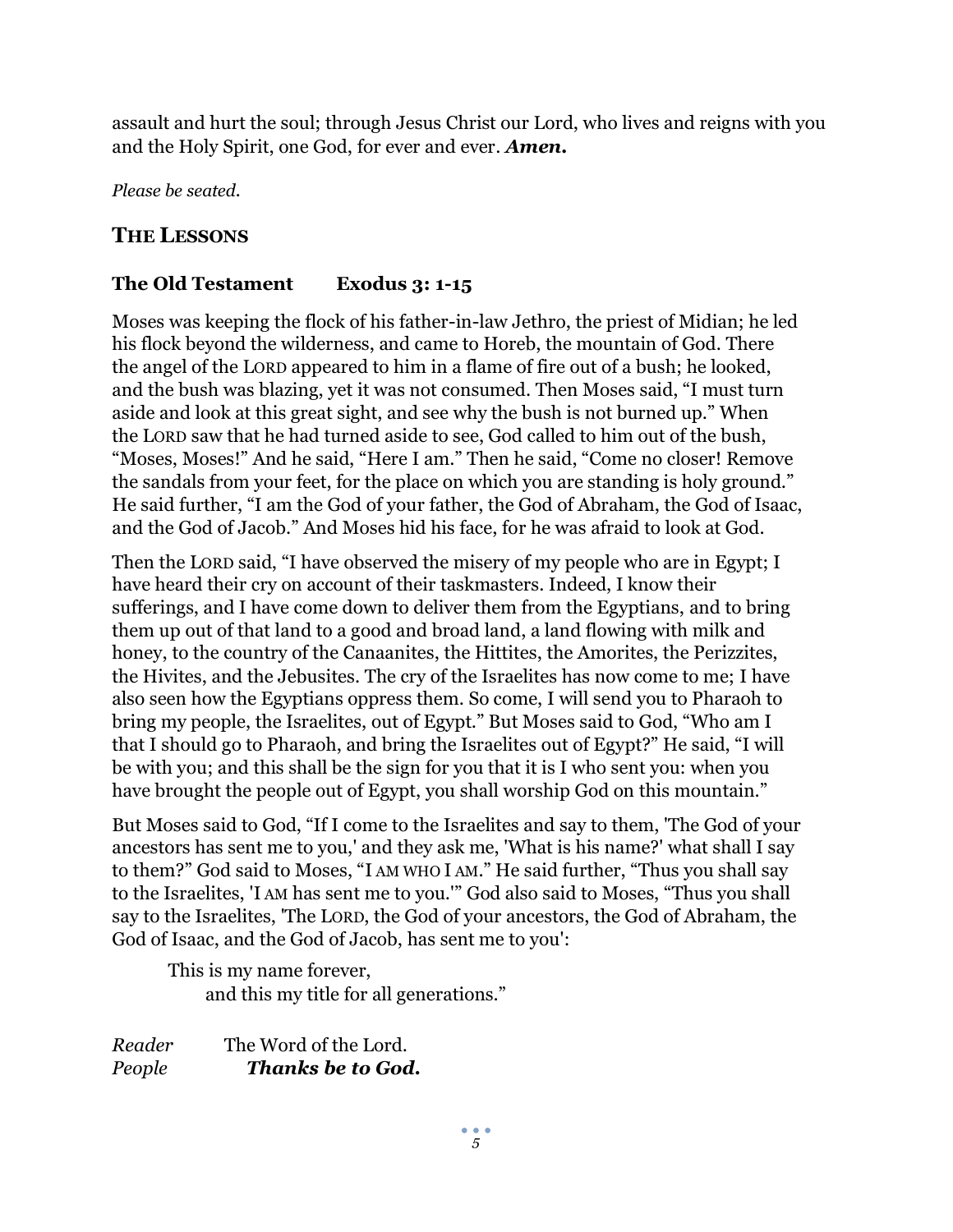#### **The Psalm Psalm 63:1-8**

*Deus, Deus meus*

| 1 O God, you are my God; eagerly I seek you; *<br>my soul thirsts for you, my flesh faints for you,<br>as in a barren and dry land where there is no water. |  |
|-------------------------------------------------------------------------------------------------------------------------------------------------------------|--|
| 2 Therefore I have gazed upon you in your holy place, *<br>that I might behold your power and your glory.                                                   |  |
| 3 For your loving-kindness is better than life itself; *<br>my lips shall give you praise.                                                                  |  |
| 4 So will I bless you as long as I live *<br>and lift up my hands in your Name.                                                                             |  |
| 5 My soul is content, as with marrow and fatness, *<br>and my mouth praises you with joyful lips,                                                           |  |
| 6 When I remember you upon my bed, *<br>and meditate on you in the night watches.                                                                           |  |
| 7 For you have been my helper, *<br>and under the shadow of your wings I will rejoice.                                                                      |  |
| 8 My soul clings to you; *<br>your right hand holds me fast.                                                                                                |  |
| A period of silence is kept.                                                                                                                                |  |
|                                                                                                                                                             |  |

# **The Epistle 1 Corinthians 10:1-13**

I do not want you to be unaware, brothers and sisters, that our ancestors were all under the cloud, and all passed through the sea, and all were baptized into Moses in the cloud and in the sea, and all ate the same spiritual food, and all drank the same spiritual drink. For they drank from the spiritual rock that followed them, and the rock was Christ. Nevertheless, God was not pleased with most of them, and they were struck down in the wilderness.

Now these things occurred as examples for us, so that we might not desire evil as they did. Do not become idolaters as some of them did; as it is written, "The people sat down to eat and drink, and they rose up to play." We must not indulge in sexual immorality as some of them did, and twenty-three thousand fell in a single day. We must not put Christ to the test, as some of them did, and were destroyed by serpents. And do not complain as some of them did, and were destroyed by the destroyer. These things happened to them to serve as an example, and they were written down to instruct us, on whom the ends of the ages have come. So if you think you are standing, watch out that you do not fall. No testing has overtaken you that is not common to everyone. God is faithful, and he will not let you be tested beyond your strength, but with the testing he will also provide the way out so that you may be able to endure it.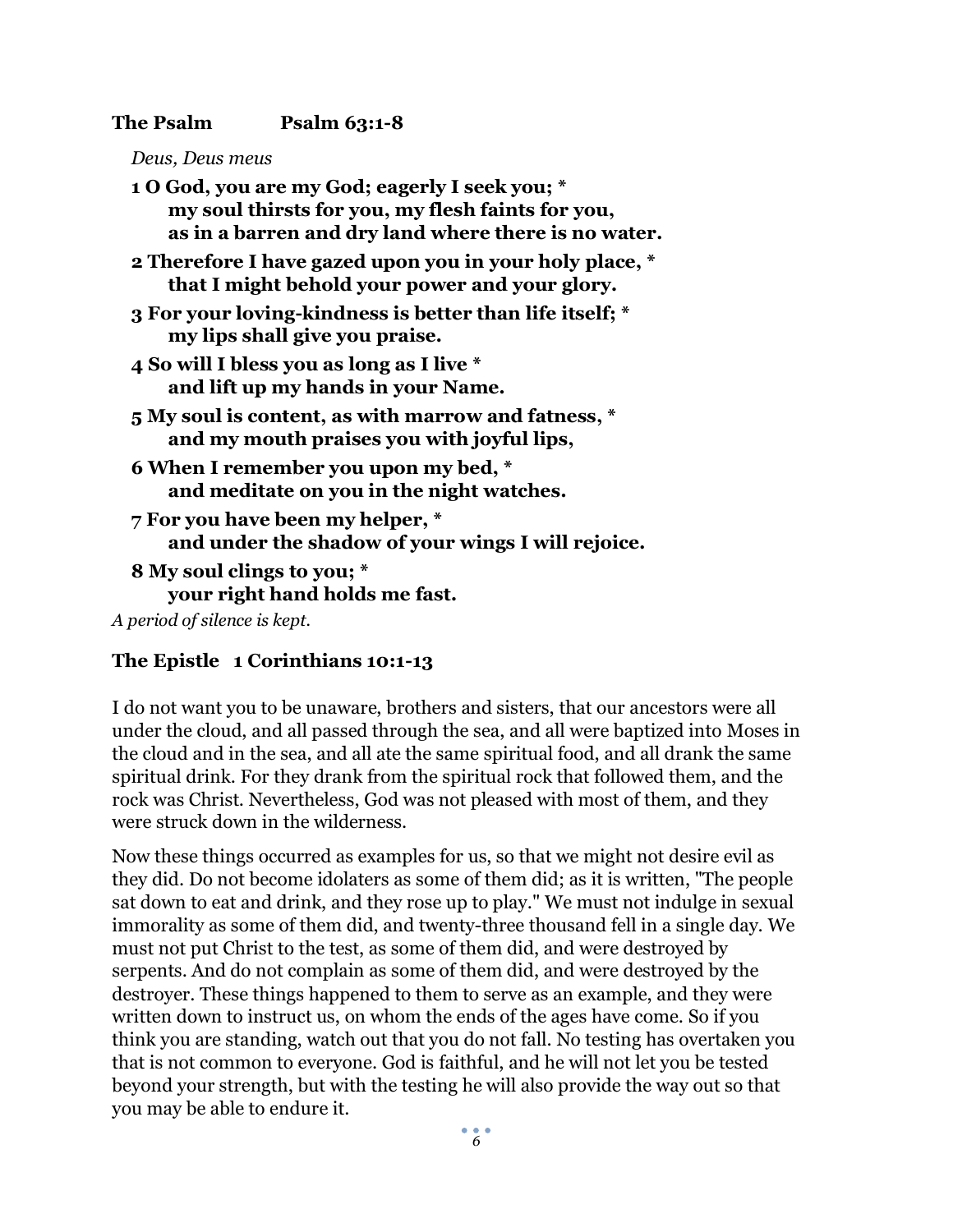| Reader | The Word of the Lord.    |
|--------|--------------------------|
| People | <b>Thanks be to God.</b> |



*All stand as able.*

*Celebrant* The Holy Gospel of our Lord Jesus Christ according to Luke. *People Glory be to thee, O Lord.*

At that very time there were some present who told Jesus about the Galileans whose blood Pilate had mingled with their sacrifices. He asked them, "Do you think that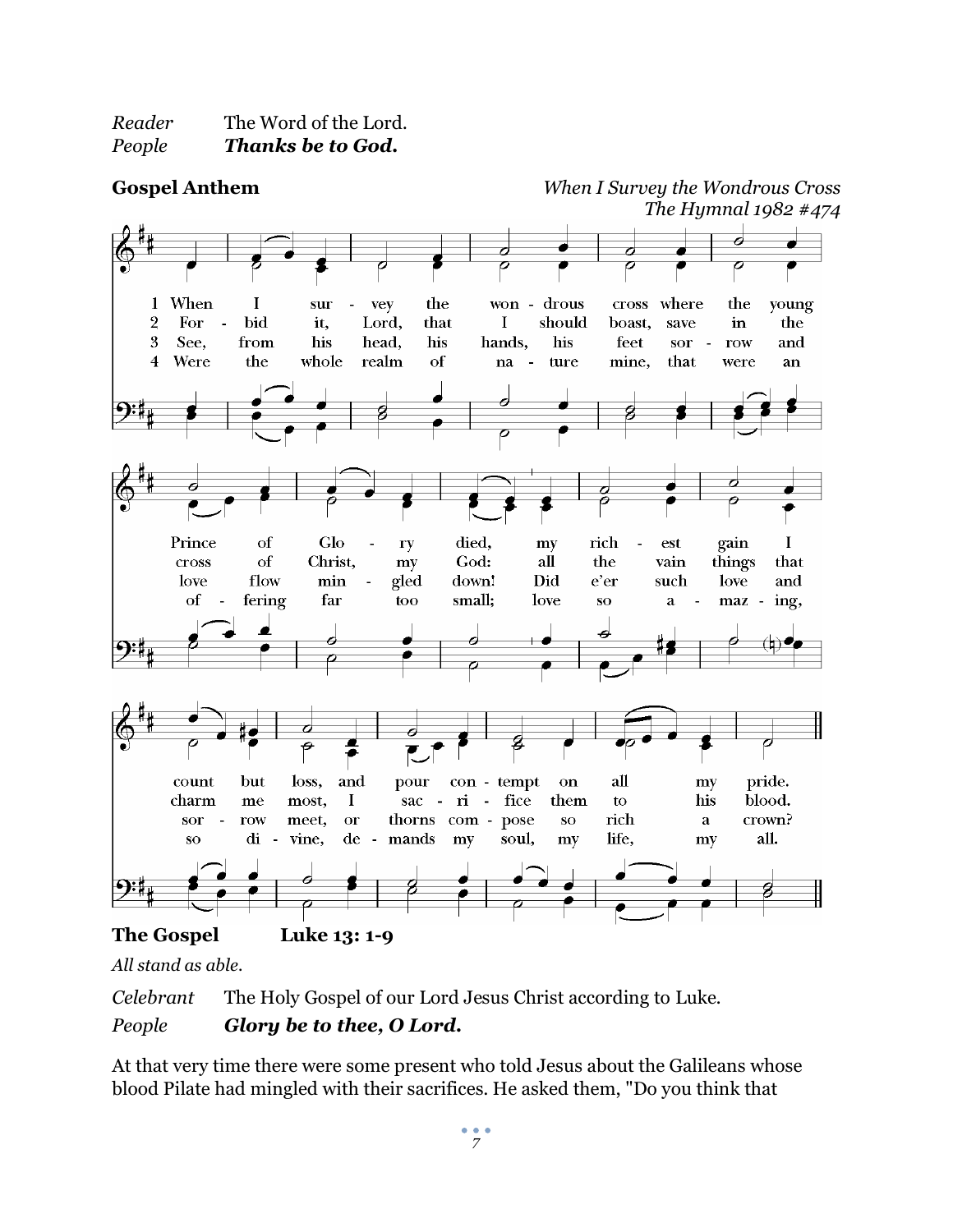because these Galileans suffered in this way they were worse sinners than all other Galileans? No, I tell you; but unless you repent, you will all perish as they did. Or those eighteen who were killed when the tower of Siloam fell on them--do you think that they were worse offenders than all the others living in Jerusalem? No, I tell you; but unless you repent, you will all perish just as they did."

Then he told this parable: "A man had a fig tree planted in his vineyard; and he came looking for fruit on it and found none. So he said to the gardener, 'See here! For three years I have come looking for fruit on this fig tree, and still I find none. Cut it down! Why should it be wasting the soil?' He replied, 'Sir, let it alone for one more year, until I dig around it and put manure on it. If it bears fruit next year, well and good; but if not, you can cut it down.'"

| Celebrant | The Gospel of the Lord.      |
|-----------|------------------------------|
| People    | Praise be to thee, O Christ. |

*Please be seated.*

# **Sermon The Reverend Jonathan Brice**

# **The Nicene Creed**

*All stand and say together.*

#### **We believe in one God,**

**the Father, the Almighty, maker of heaven and earth, of all that is, seen and unseen.**

**We believe in one Lord, Jesus Christ,**

**the only Son of God,**

**eternally begotten of the Father,**

**God from God, Light from Light,**

**true God from true God,**

**begotten, not made,**

**of one Being with the Father.**

**Through him all things were made.**

**For us and our salvation**

**he came down from heaven:**

**by the power of the Holy Spirit**

**he became incarnate from the Virgin Mary,**

**and was made man.**

**For our sake he was crucified under Pontius Pilate;**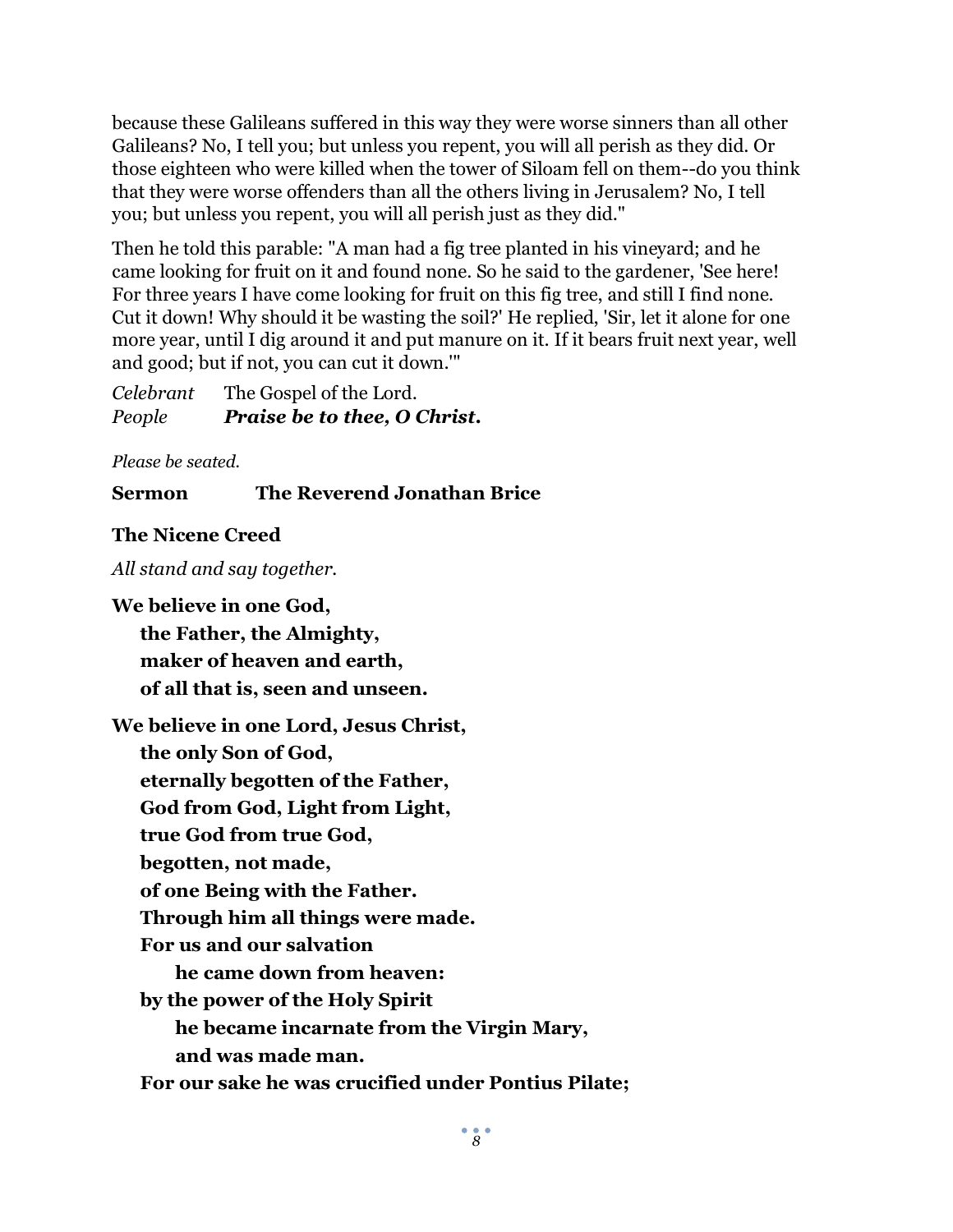**he suffered death and was buried. On the third day he rose again in accordance with the Scriptures; he ascended into heaven and is seated at the right hand of the Father. He will come again in glory to judge the living and the dead, And his kingdom will have no end. We believe in the Holy Spirit, the Lord, the giver of life, who proceeds from the Father and the Son. With the Father and the Son he is worshiped and glorified. He has spoken through the Prophets. We believe in one holy catholic and apostolic Church. We acknowledge one baptism for the forgiveness of sins. We look for the resurrection of the dead, and the life of the world to come. Amen**

*Please stand or kneel as able.*



**Prayers of the People March 20, 2022 The Third Sunday in Lent**

*Grant, Almighty God, that all who confess your Name may be united in your truth, live together in your love, and reveal your glory in the world, saying, Lord, in your mercy; Hear our prayer.*

Guide the people of this land, and of all the nations, in the ways of justice and peace; that we may honor one another and serve the common good. Lord, in your mercy, *Hear our prayer.*

Give us all a reverence for the earth as your own creation, that we may use its resources rightly in the service of others and to your honor and glory. Lord, in your mercy, *Hear our prayer.*

Bless all whose lives are closely linked with ours, and grant that we may serve Christ in them, and love one another as he loves us. Lord, in your mercy, *Hear our prayer.*

Comfort and heal all those who suffer in body, mind, or spirit; give them courage and hope in their troubles, and bring them the joy of your salvation. Lord, in your mercy, *Hear our prayer.*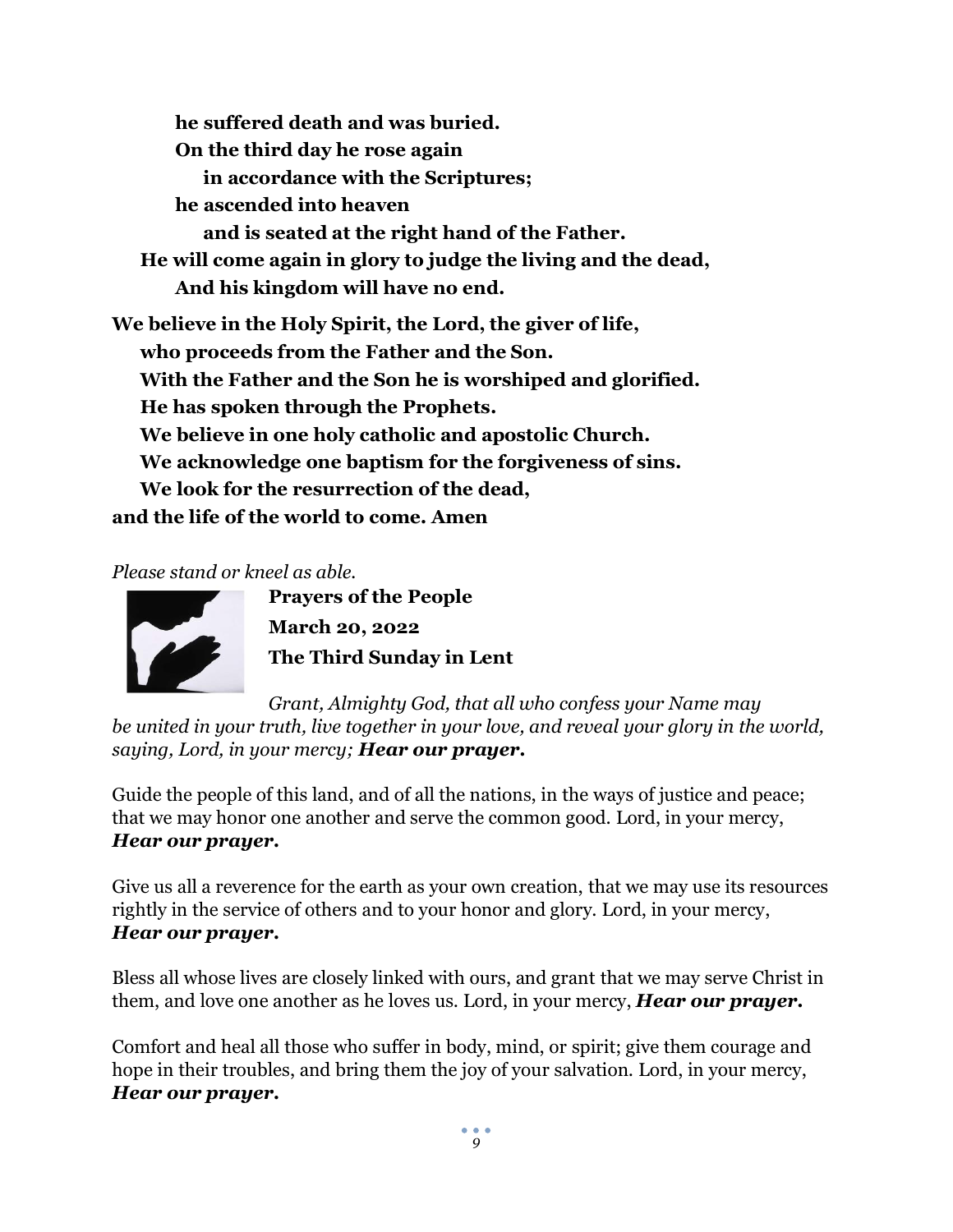We commend to your mercy all who have died, that your will for them may be fulfilled; and we pray that we may share with all your saints in your eternal kingdom. Lord, in your mercy, *Hear our prayer.*

# **In the Kansas Cycle of Prayer:**

Pray for St. Andrew's, Emporia

Lord, in your mercy, *Hear our prayer.*

**For Those Serving in the Armed Forces:** Devon Allen; Murphy Bright; Ben Dible; Coy Goodman; Michael Green; Harvey Hayselden; Drew Hunnicutt; Benjamin Karpinski; Patrick McAnerney; Alex Shaw; Jose Te'o; Brian Wichael; Collin Kelly; Macauley Garton; Frank Bednar; Grant Bednar; Henry Kniggendorf: Sean Bess; Brian Wichael

Lord, in your mercy, *Hear our prayer.*

**For Health & Strength:** Mayda Teller; Gary Heflin; Scott Parkhurst; Shannon Maendele**;** Melanie Williamson; Ashlee Furumoto; the Johnson Family; The Kniggendorf Family; Mark Schrempp; Cheryl Hurst; Merle Cumberbatch; Lisa and Chad; The Newby Family; Mililani Hayselden; Dalton Peavler and family;

Lord, in your mercy, *Hear our prayer.*

**For Birthdays:** Anne Kniggendorf; Alyson Uhrmacher; Tom Grandgenett; John Hoffman;

Lord, in your mercy, *Hear our prayer.*

# **Prayer for Ukraine**

In the communion of Saint Luke and of all the saints, let us commend ourselves, and one another, and all our life, to Christ our God. *To thee, O Lord our God.*

*A period of silence is kept.*

# **Collect**

*Celebrant*

Lord, hear the prayers of your people; and what we have asked faithfully, grant that we may obtain effectually, to the glory of your Name; through Jesus Christ our Lord. *Amen.* 

# **Birthday Prayer**

Watch over your children, O Lord, as their days increase; bless and guide them wherever they may be. Strengthen them when they stand; comfort them when discouraged or sorrowful; raise them up if they fall; and in their hearts may your peace which passes understanding abide all the days of their lives; through Jesus Christ our Lord. **Amen.**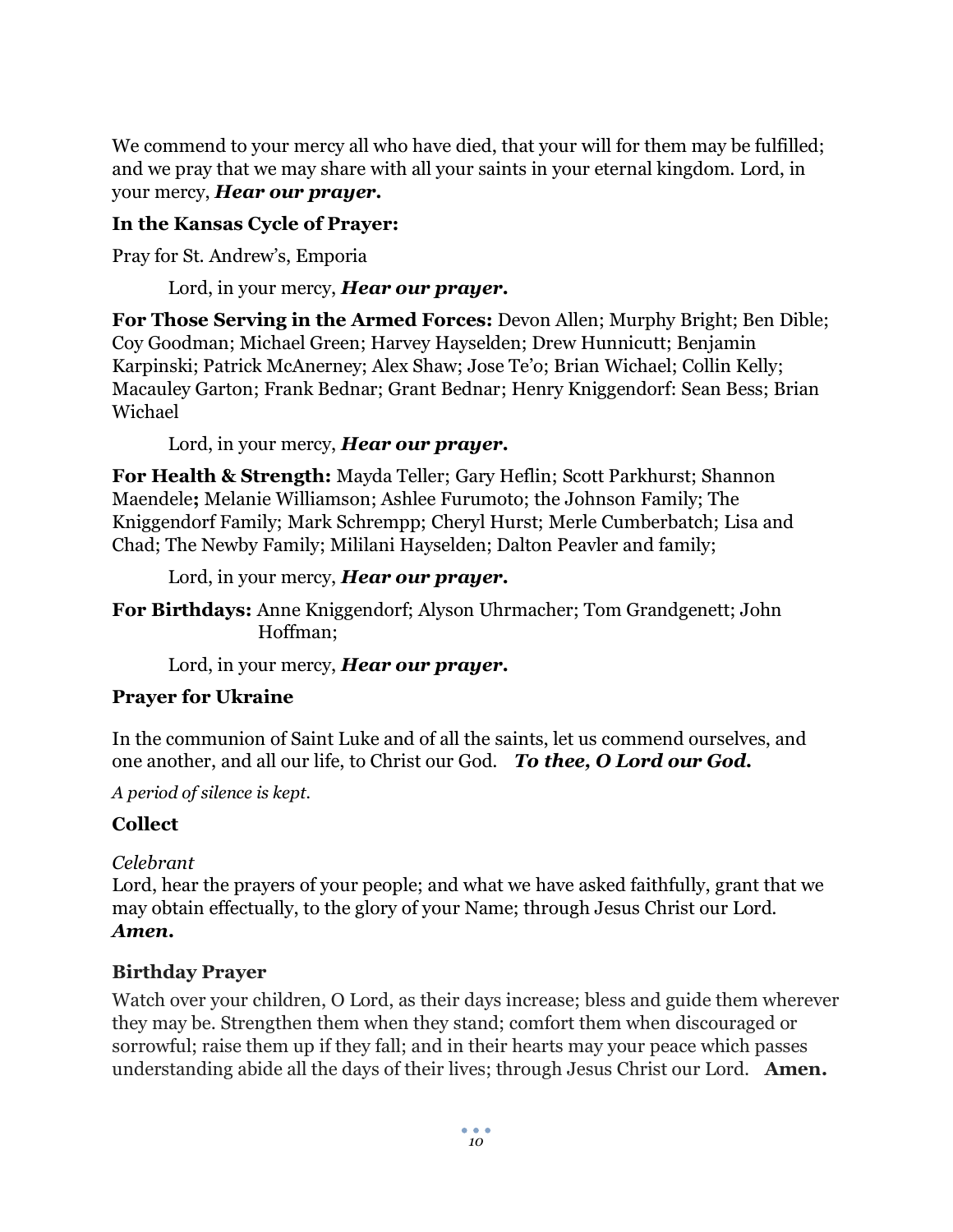# **The Confession of Sin**

# *Celebrant*

Ye who do truly and earnestly repent you of your sins, and are in love and charity with your neighbors, and intend to lead a new life, following the commandments of God, and walking from henceforth in his holy ways: Draw near with faith, and make your humble confession to Almighty God, devoutly kneeling.

*The people kneel as they are able.*

# *Celebrant and People*

**Most merciful God, we confess that we have sinned against thee in thought, word, and deed, by what we have done, and by what we have left undone. We have not loved thee with our whole heart; we have not loved our neighbors as ourselves. We are truly sorry and we humbly repent. For the sake of thy Son Jesus Christ, have mercy on us and forgive us; that we may delight in thy will, and walk in thy ways, to the glory of thy Name. Amen.**

# *Priest*

Almighty God, our heavenly Father, who of his great mercy hath promised forgiveness of sins to all those who with hearty repentance and true faith turn unto him, have mercy upon you, pardon and deliver you from all your sins, confirm and strengthen you in all goodness, and bring you to everlasting life; through Jesus Christ our Lord. *Amen.*

# *Priest*

Hear the Word of God to all who truly turn to him.

Come unto me, all ye that travail and are heavy laden, and I will refresh you. *Matthew 11:28*

God so loved the world, that he gave his only-begotten Son, to the end that all that believe in him should not perish, but have everlasting life. *John 3:16*

# **The Exchange of Peace**

*All stand as able.*

*Celebrant* The peace of the Lord be always with you.

*People And with thy spirit. Greet each other safely.*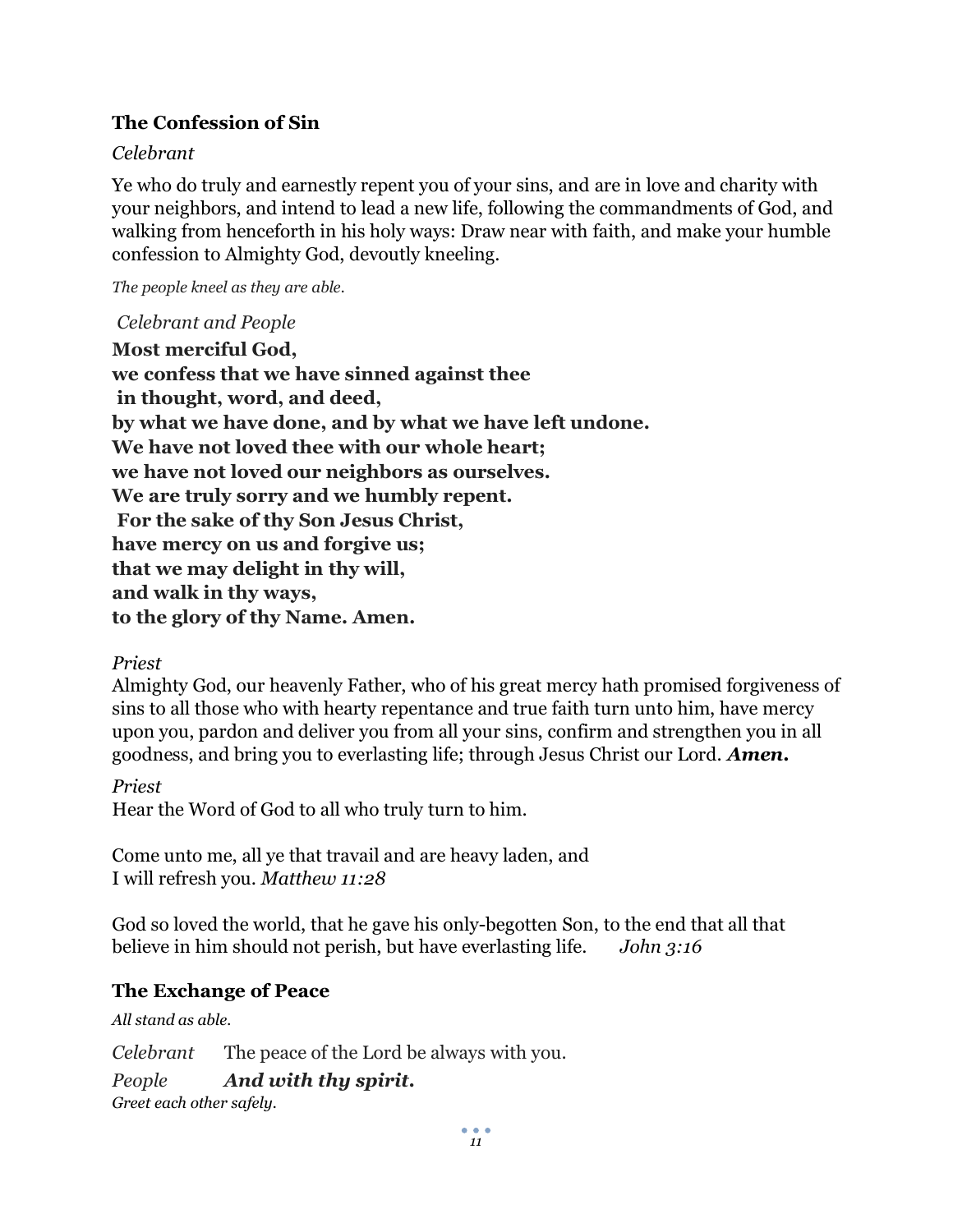# **The Offertory Sentence**

C*elebrant* Walk in love, as Christ loved us and gave himself for us, an offering and sacrifice to God. *Ephesians 5:2*



**Offertory Anthem** *There is a Green Hill Far Away The Hymnal 1982 #167*



# **The Presentation of Bread**

*All stand as able.*

l lines… offerings

# **Presentation of Gifts**

*The offerings are held up by the ushers.*



**Doxology** *The Hymnal 1982 #380 v. 3*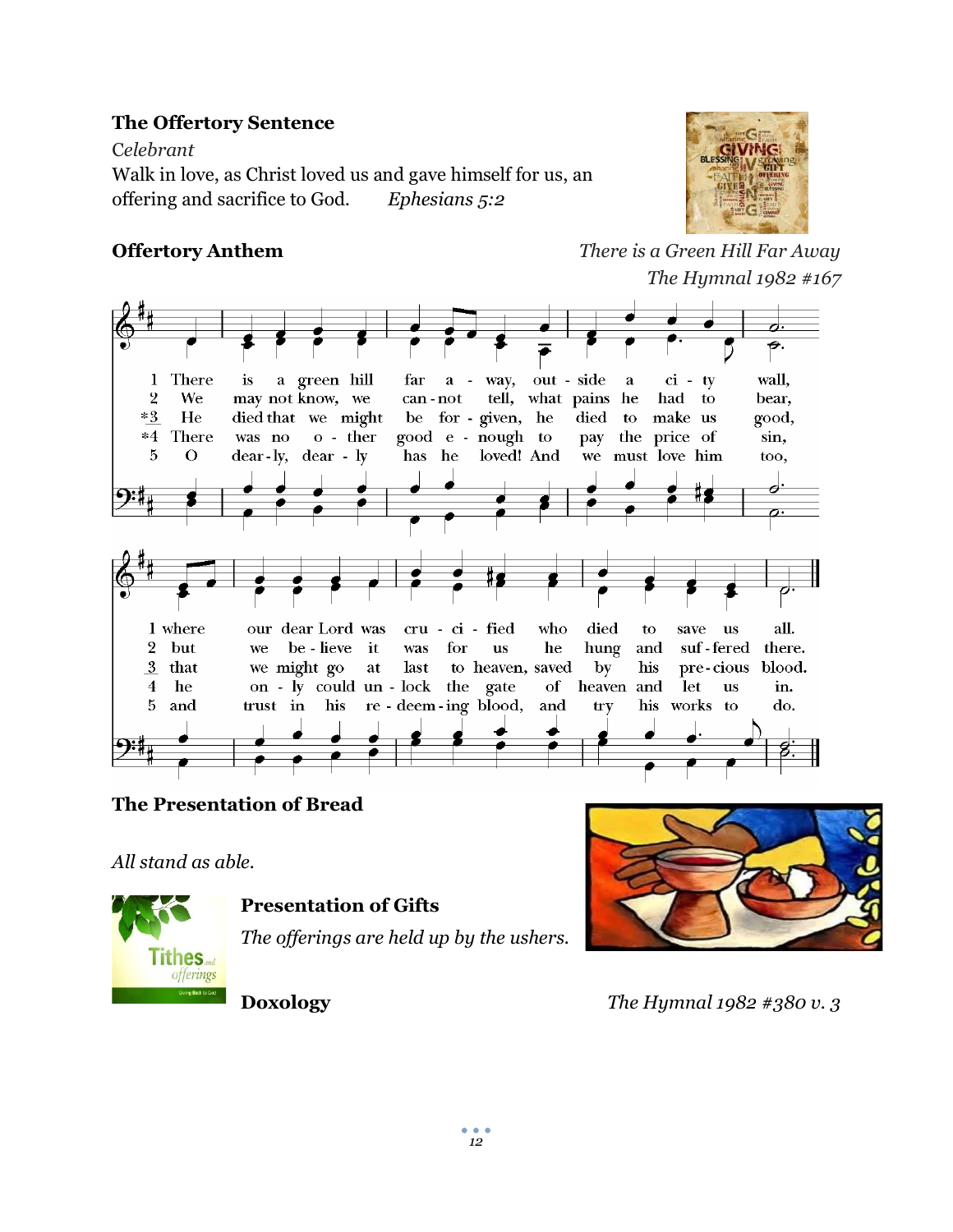

# **THE GREAT THANKSGIVING**

*Standing as you are able.*

| Celebrant | The Lord be with you.                 |
|-----------|---------------------------------------|
| People    | And with thy spirit.                  |
| Celebrant | Lift up your hearts.                  |
| People    | We lift them up unto the Lord.        |
| Celebrant | Let us give thanks unto our Lord God. |
| People    | It is meet and right so to do.        |

# *Celebrant*

It is very meet, right and our bounden duty that we should at all times, and in all places, give thanks unto thee, O Lord, holy Father, almighty, everlasting God.

Through Jesus Christ our Lord; who was tempted in every way as we are, yet did not sin; by whose grace we are able to triumph over every evil, and to live no longer unto ourselves alone, but unto him who died for us and rose again.

Therefore with Angels and Archangels, and with all the company of heaven, we laud and magnify thy glorious Name; evermore praising thee, and singing, *Celebrant and People The Hymnal 1982 #S129*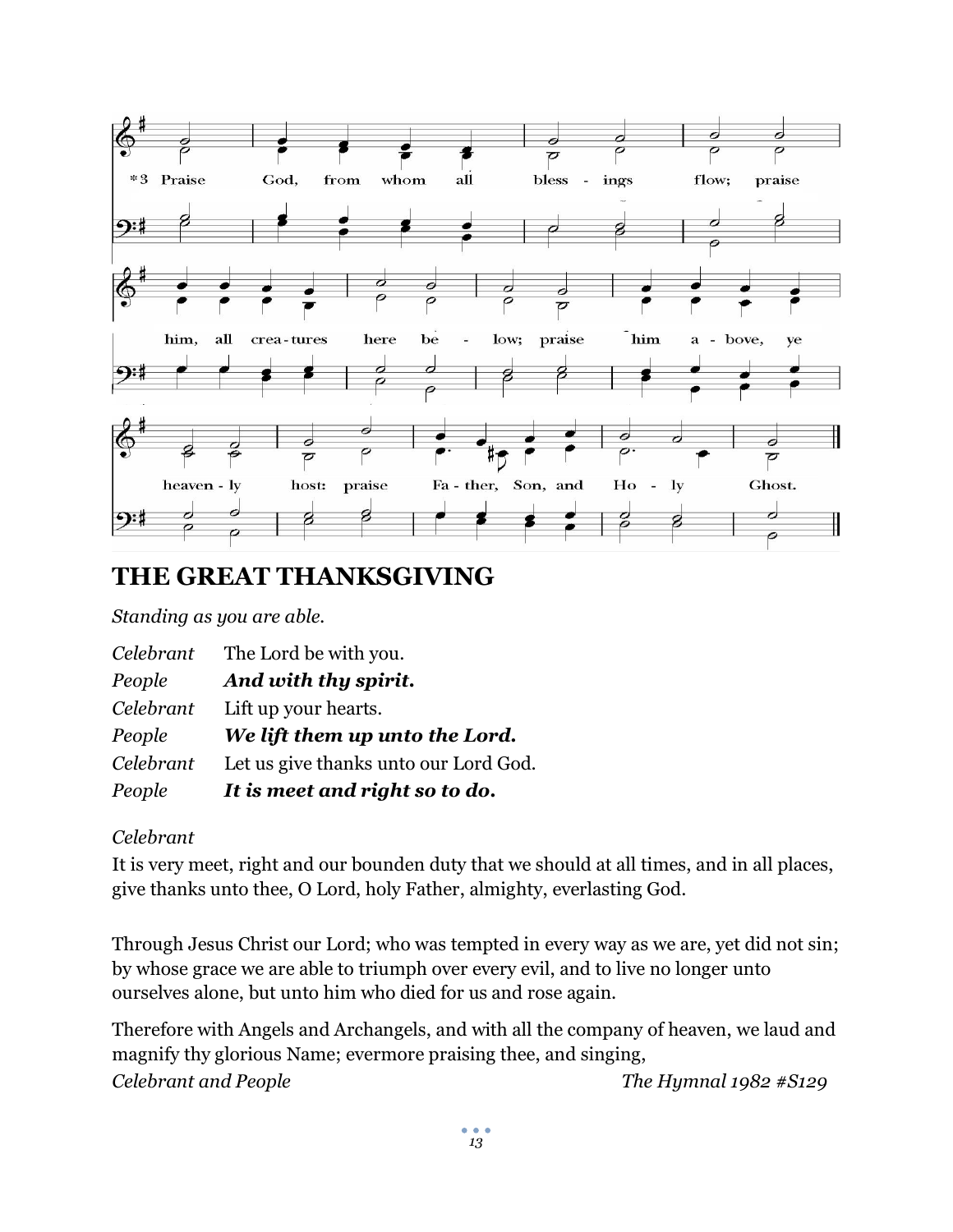

# *The people kneel or stand as able.*

# *Celebrant*

All glory be to thee, Almighty God, our heavenly Father, for that thou, of thy tender mercy, didst give thine only Son Jesus Christ to suffer death upon the cross for our redemption; who made there, by his one oblation of himself once offered, a full, perfect, and sufficient sacrifice, oblation, and satisfaction, for the sins of the whole world; and did institute, and in his holy Gospel command us to continue, a perpetual memory of that his precious death and sacrifice, until his coming again.

For in the night in which he was betrayed, he took bread; and when he had given thanks, he brake it, and gave it to his disciples, saying, "Take, eat, this is my Body, which is given for you. Do this in remembrance of me."

Likewise, after supper, he took the cup; and when he had given thanks, he gave it to them, saying, "Drink ye all of this; for this is my Blood of the New Testament, which is shed for you, and for many, for the remission of sins. Do this, as oft as ye shall drink it, in remembrance of me."

Wherefore, O Lord and heavenly Father, according to the institution of thy dearly beloved Son our Savior Jesus Christ, we, thy humble servants, do celebrate and make here before thy divine Majesty, with these thy holy gifts, which we now offer unto thee, the memorial thy Son hath commanded us to make; having in remembrance his blessed passion and precious death, his mighty resurrection and glorious ascension; rendering unto thee most hearty thanks for the innumerable benefits procured unto us by the same.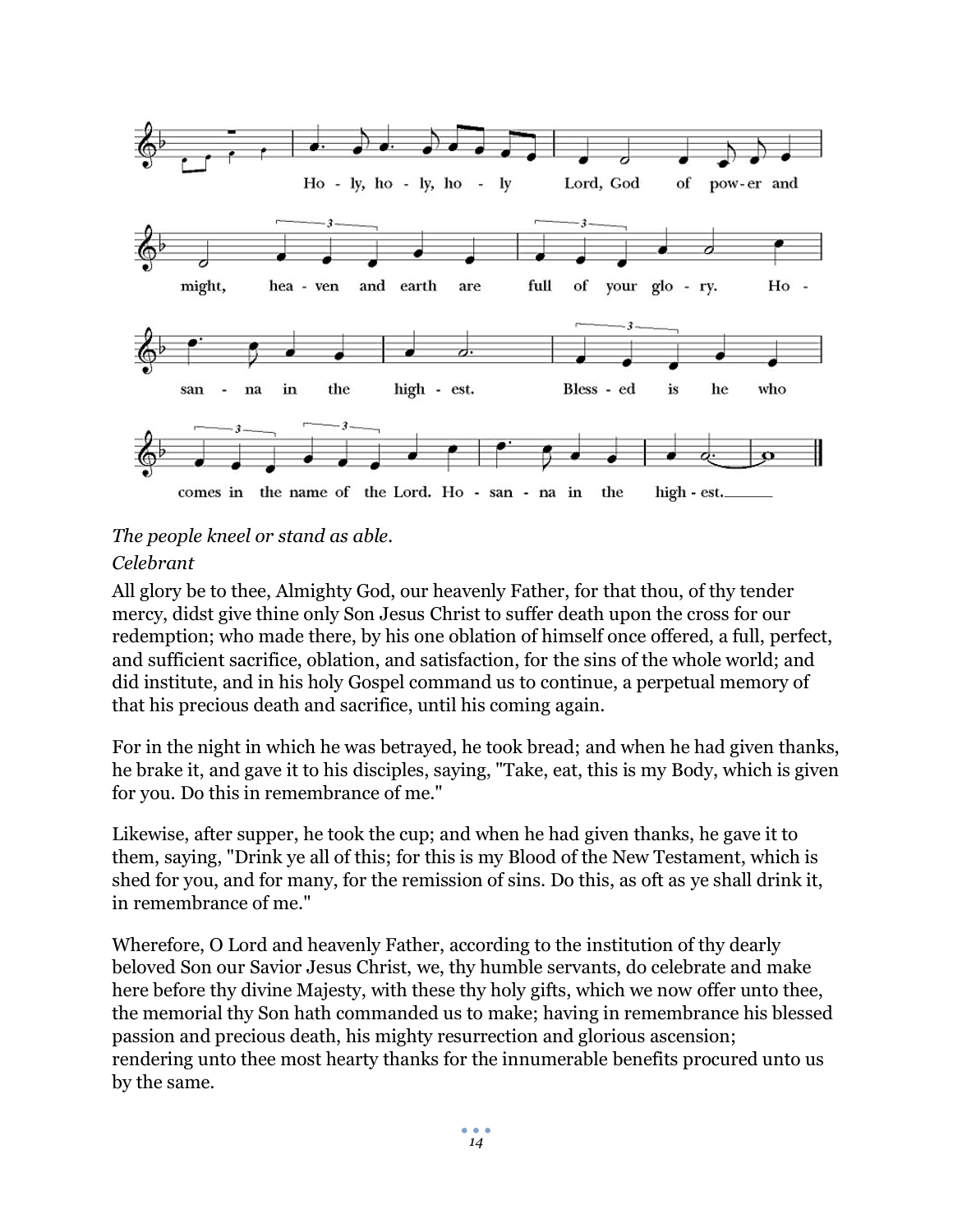And we most humbly beseech thee, O merciful Father, to hear us; and, of thy almighty goodness, vouchsafe to bless and sanctify, with thy Word and Holy Spirit, these thy gifts and creatures of bread and wine; that we, receiving them according to thy Son our Savior Jesus Christ's holy institution, in remembrance of his death and passion, may be partakers of his most blessed Body and Blood.

And we earnestly desire thy fatherly goodness mercifully to accept this our sacrifice of praise and thanksgiving; most humbly beseeching thee to grant that, by the merits and death of thy Son Jesus Christ, and through faith in his blood, we, and all thy whole Church, may obtain remission of our sins, and all other benefits of his passion.

And here we offer and present unto thee, O Lord, our selves, our souls and bodies, to be a reasonable, holy, and living sacrifice unto thee; humbly beseeching thee that we, and all others who shall be partakers of this Holy Communion, may worthily receive the most precious Body and Blood of thy Son Jesus Christ, be filled with thy grace and heavenly benediction, and made one body with him, that he may dwell in us, and we in him.

And although we are unworthy, through our manifold sins, to offer unto thee any sacrifice, yet we beseech thee to accept this our bounden duty and service, not weighing our merits, but pardoning our offenses, through Jesus Christ our Lord;

By whom, and with whom, in the unity of the Holy Ghost, all honor and glory be unto thee, O Father Almighty, world without end. *AMEN***.**

*Celebrant* And now, as our Savior Christ hath taught us, we are bold

# **The Lord's Prayer**

*(All together)*

**Our Father, who art in heaven, hallowed be thy Name, thy kingdom come, thy will be done, on earth as it is in heaven. Give us this day our daily bread. And forgive us our trespasses, as we forgive those who trespass against us. And lead us not into temptation, but deliver us from evil.**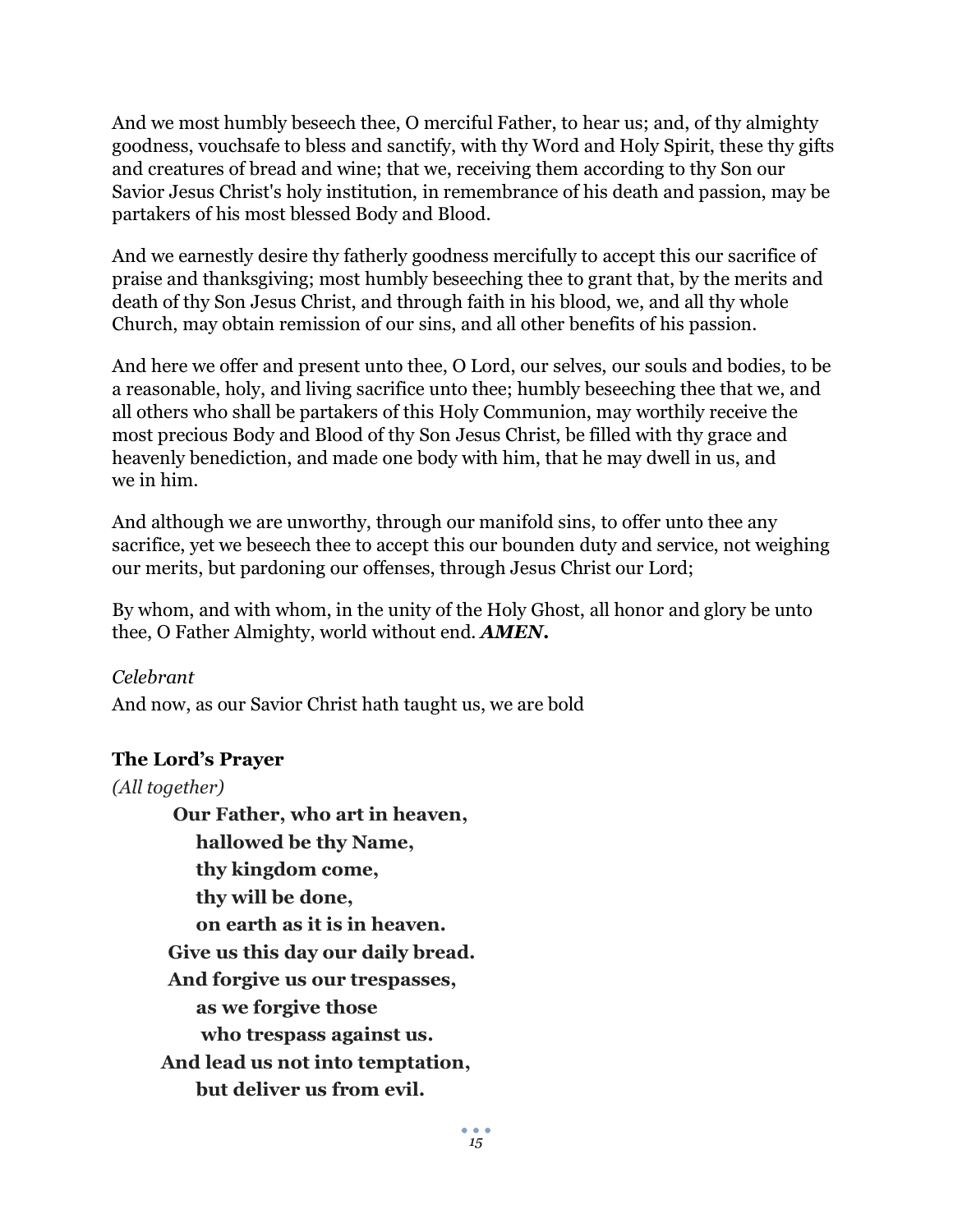### **For thine is the kingdom, and the power, and the glory, for ever and ever. Amen.**

### **The Breaking of the Bread**

*A period of silence is kept.*

*Celebrant* Christ our Passover is sacrificed for us; *People Therefore let us keep the feast.*



- *Celebrant* We do not presume to come to this thy Table, O merciful Lord, trusting in our own righteousness, but in thy manifold and great mercies. We are not worthy so much as to gather up the crumbs under thy Table. But thou art the same Lord whose property is always to have mercy. Grant us therefore, gracious Lord, so to eat the flesh of thy dear Son Jesus Christ, and to drink his blood, that we may evermore dwell in him, and he in us. *Amen.*
- *Celebrant* The Gifts of God for the People of God. Take them in remembrance that Christ died for you, and feed on him in your hearts by faith, with thanksgiving.

#### *Celebrant*

The table of bread is now made ready.

It is the table of company with Jesus, and all who love him.

It is the table of sharing with the poor of the world, with whom Jesus identified himself.

It is the table of communion with the earth, in which Christ became incarnate.

So come to this table, you who have much faith, and you who would like to have more;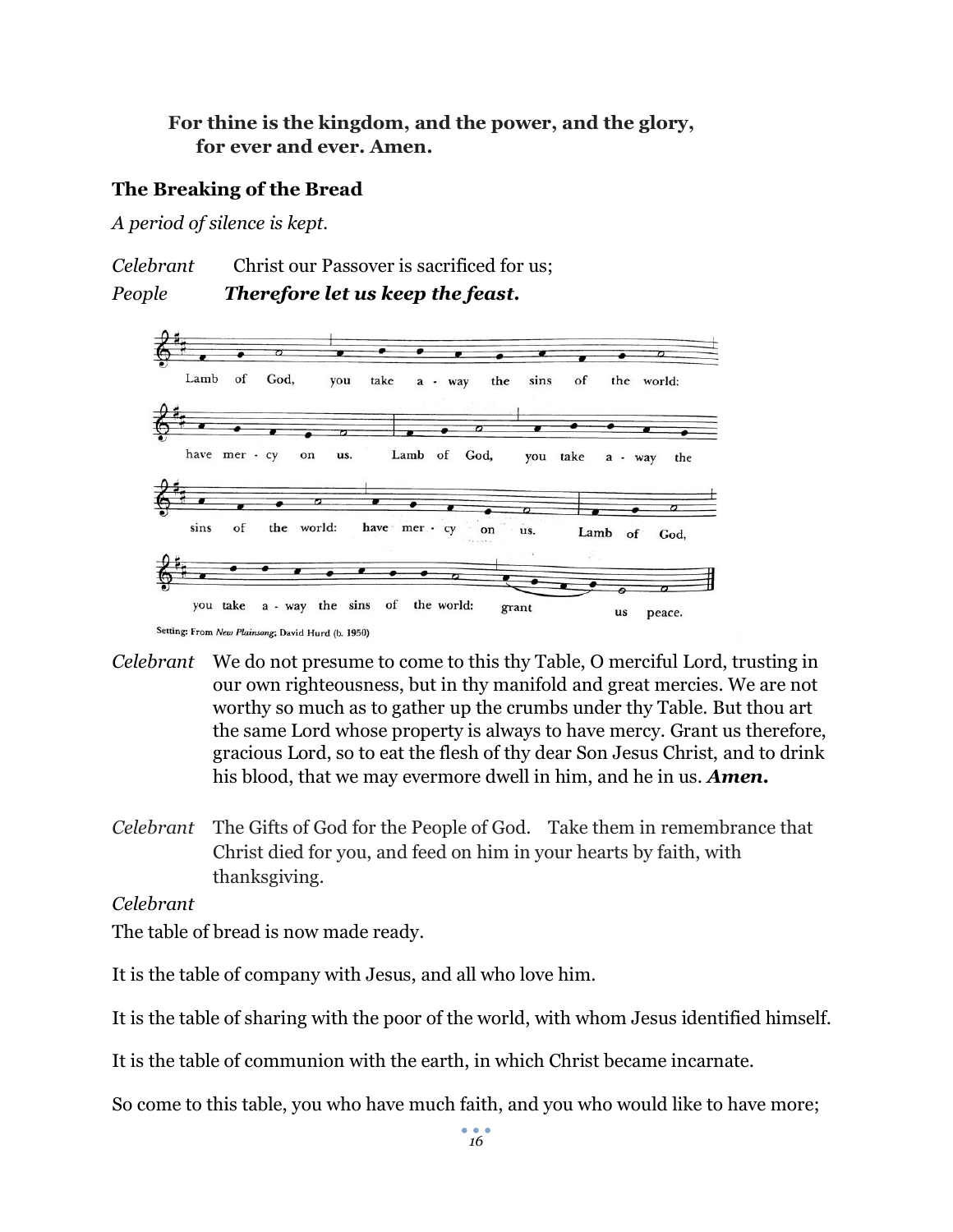you who have been here often, and you who have not been for a long time;

you who have tried to follow Jesus, and you who have failed; come.

It is Christ who invites us to meet him here.



**Holy Communion**

*All who seek God and a deeper life in Christ are welcome to receive Holy Communion. Gluten-free wafers are available; please make your need known to the minister.*

**HOLY COMMUNION** *Please wait until usher releases your pew. We will receive the communion host in a walking communion. Father Jonathan will intinct the wafer in blessed wine. If you do not desire this please make your needs known. Cross your arms over your chest if you prefer a blessing only. Please maintain social distancing when released by ushers.*

**Communion Hymn** *Rock of Ages The Hymnal 1982 #685*

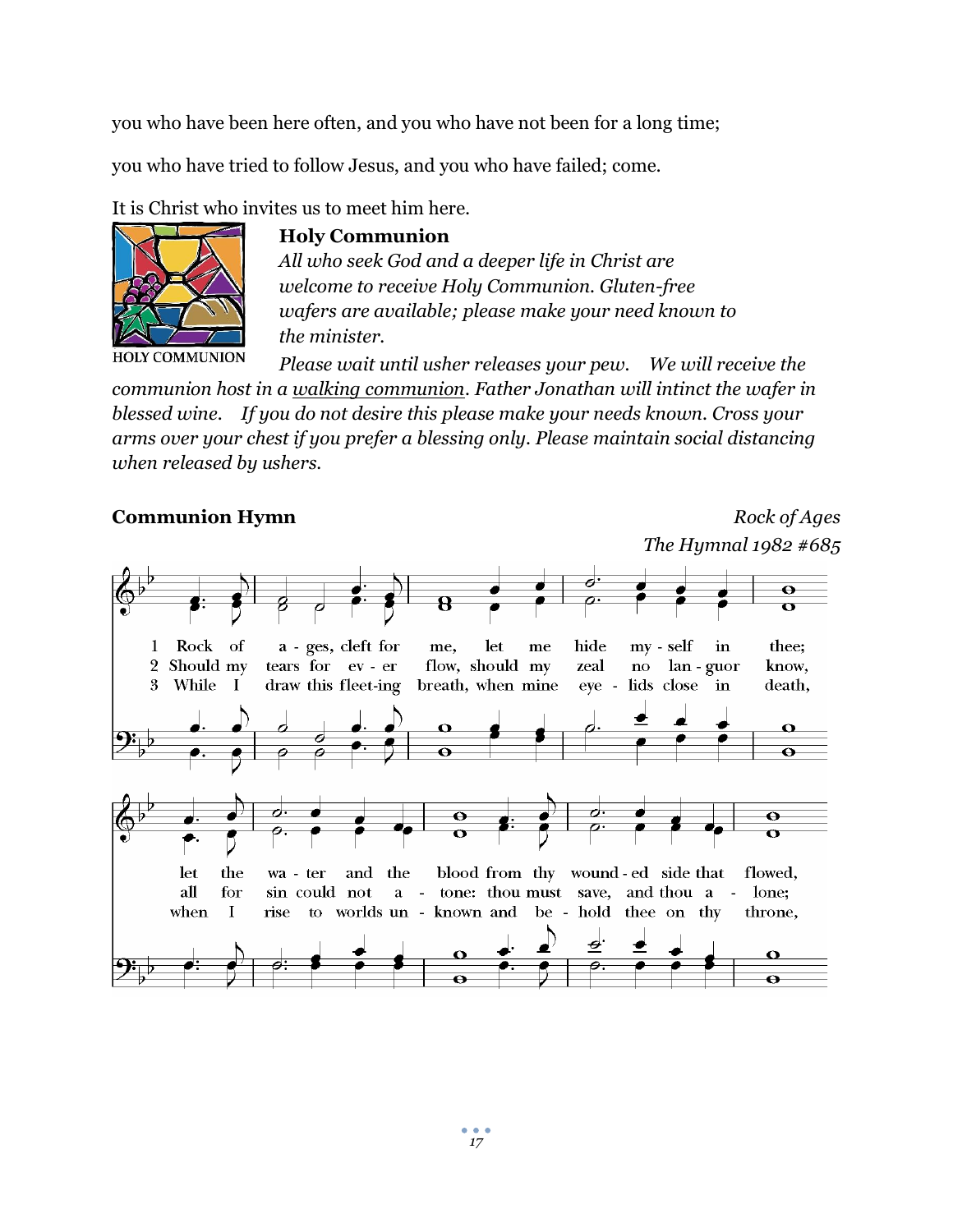

*Kneel as you are able.* **Post-Communion Prayer**  *Celebrant* Let us pray. *Celebrant and People*

**Almighty and everliving God, we most heartily thank thee for that thou dost feed us, in these holy mysteries, with the spiritual food of the most precious Body and Blood of thy Son our Savior Jesus Christ; and dost assure us thereby of thy favor and goodness towards us; and that we are very members incorporate in the mystical body of thy Son, the blessed company of all faithful people; and are also heirs, through hope, of thy everlasting kingdom. And we humbly beseech thee, O heavenly Father, so to assist us with thy grace, that we may continue in that holy fellowship, and do all such good works as thou hast prepared for us to walk in; through Jesus Christ our Lord, to whom with thee and the Holy Ghost, be all honor and glory, world without end. Amen.**

# **The Blessing**

# *Celebrant*

The peace of God, which passeth all understanding , keep your hearts and minds in the knowledge and love of God, and of his Son Jesus Christ our Lord; and the blessing of God Almighty, the Father, the Son and the Holy Spirit, be amongst you, and remain with you always. *Amen.*

#### **Announcements**

*Stand as you are able.*

**The Closing Hymn** *Lord Dismiss Us With Thy Blessing The Hymnal 1982 #344*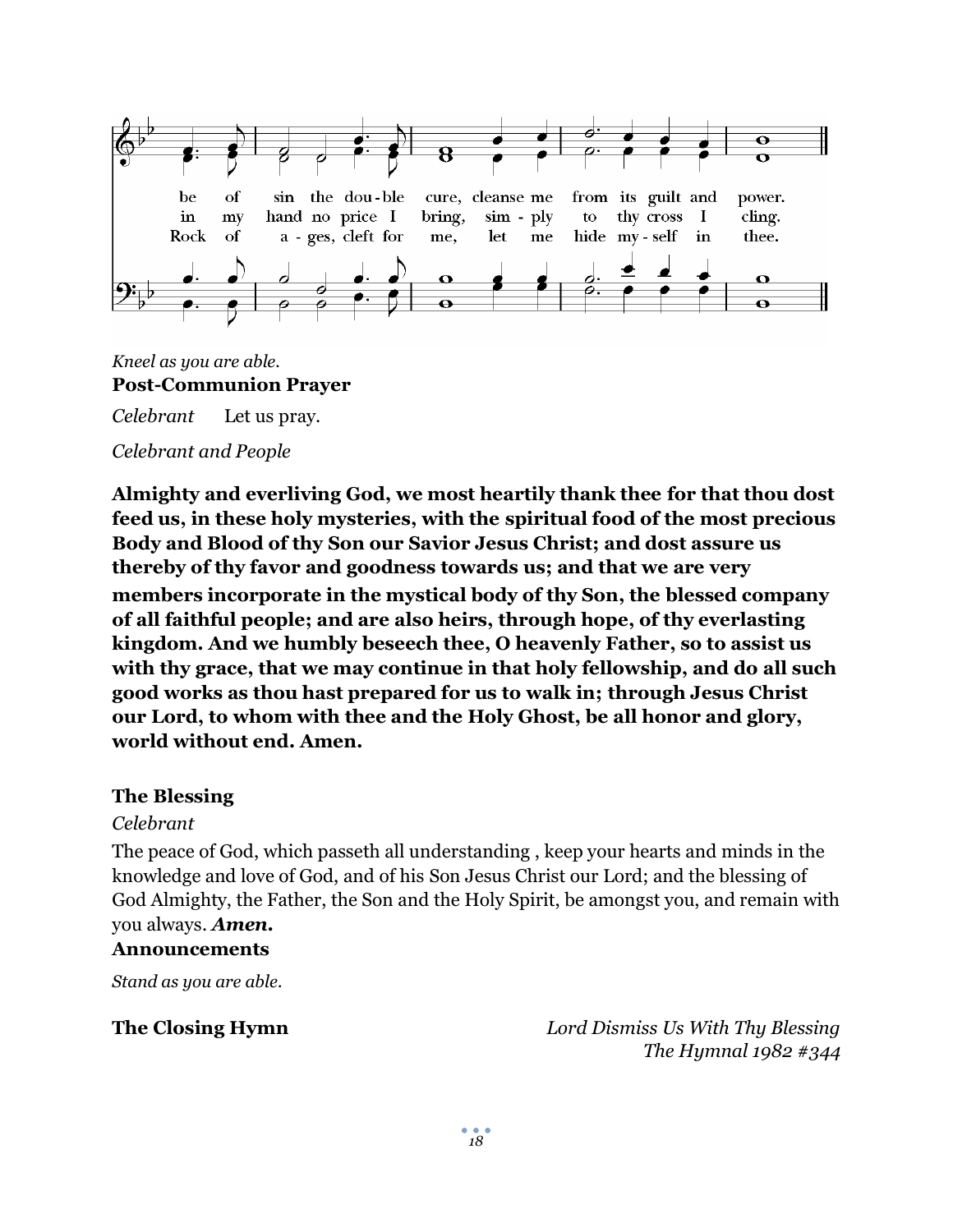

# **The Dismissal**